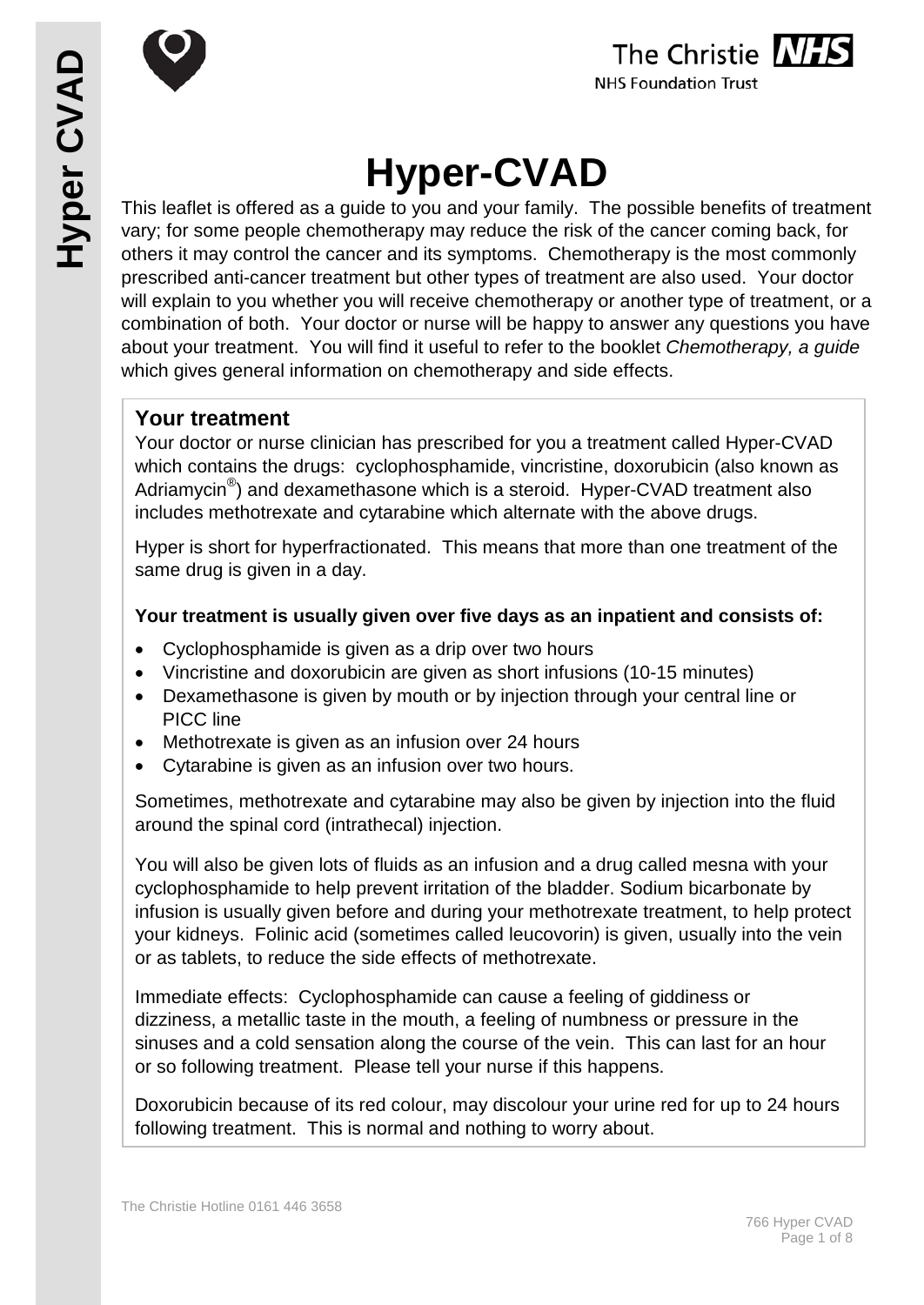#### **How often is treatment given?**

You will have up to eight cycles of Hyper-CVAD given every 21 days. This means you will have four cycles of schedule A alternating with schedule B.

If you are having Hyper-CVAD before a stem cell transplant, you will usually only have four sessions of chemotherapy (two of schedule A and two of schedule B).

| <b>Schedule A</b> (cycles 1, 3, 5 and 7) |                                                                                                                                     |  |  |  |
|------------------------------------------|-------------------------------------------------------------------------------------------------------------------------------------|--|--|--|
| Days 1, 2, 3                             | Cyclophosphamide, via a drip over 2 hours which is given twice in<br>24 hours (6 times in 3 days)                                   |  |  |  |
| Day 1 to 4                               | Dexamethasone tablets for four days.                                                                                                |  |  |  |
| Day 4                                    | Doxorubicin and vincristine via an infusion.                                                                                        |  |  |  |
| Day 6-10                                 | At home if you are well enough.                                                                                                     |  |  |  |
| Day 11                                   | Vincristine (as a day patient) and                                                                                                  |  |  |  |
| Day 11-15                                | Dexamethasone tablets for another four days.                                                                                        |  |  |  |
|                                          | After this you will have a rest period, with no treatment until your<br>blood counts recover. This competes one cycle of Schedule A |  |  |  |
|                                          | After the rest period you will then go on to have Schedule B.                                                                       |  |  |  |

| <b>Schedule B</b> (cycles $2, 4, 6, 8$ ) |                                                                                 |  |  |  |
|------------------------------------------|---------------------------------------------------------------------------------|--|--|--|
| Day 1                                    | Methotrexate infusion over 24 hours.                                            |  |  |  |
| Day 2                                    | Methotrexate infusion over 24 hours. Cytarabine is given twice<br>$(12$ hourly) |  |  |  |
| Day 3                                    | Cytarabine is given twice (12 hourly).                                          |  |  |  |
| Day 4-18                                 | Rest period with no treatment.<br>This completes one cycle of Schedule B.       |  |  |  |

After schedule B, you can usually go home once you are well enough and your methotrexate levels are satisfactory. This is checked with a blood test.

After the rest period you will then go on to have Hyper-CVAD (schedule A). You will continue to alternate between schedule A and B until your chemotherapy treatment is completed.

#### **Going home**

You will need to have your blood checked two to three times per week between chemotherapy treatments or cycles. Some people may need to be admitted to hospital if they develop an infection. A blood or platelet transfusion (to improve your blood count) can be given to you as a day patient.

This treatment can have serious or possibly life-threatening side effects. It is very important that you report side effects straight away. Don't delay, if you feel unwell, please ring The Christie Hotline on 0161 446 3658. The lines are open 24 hours a day.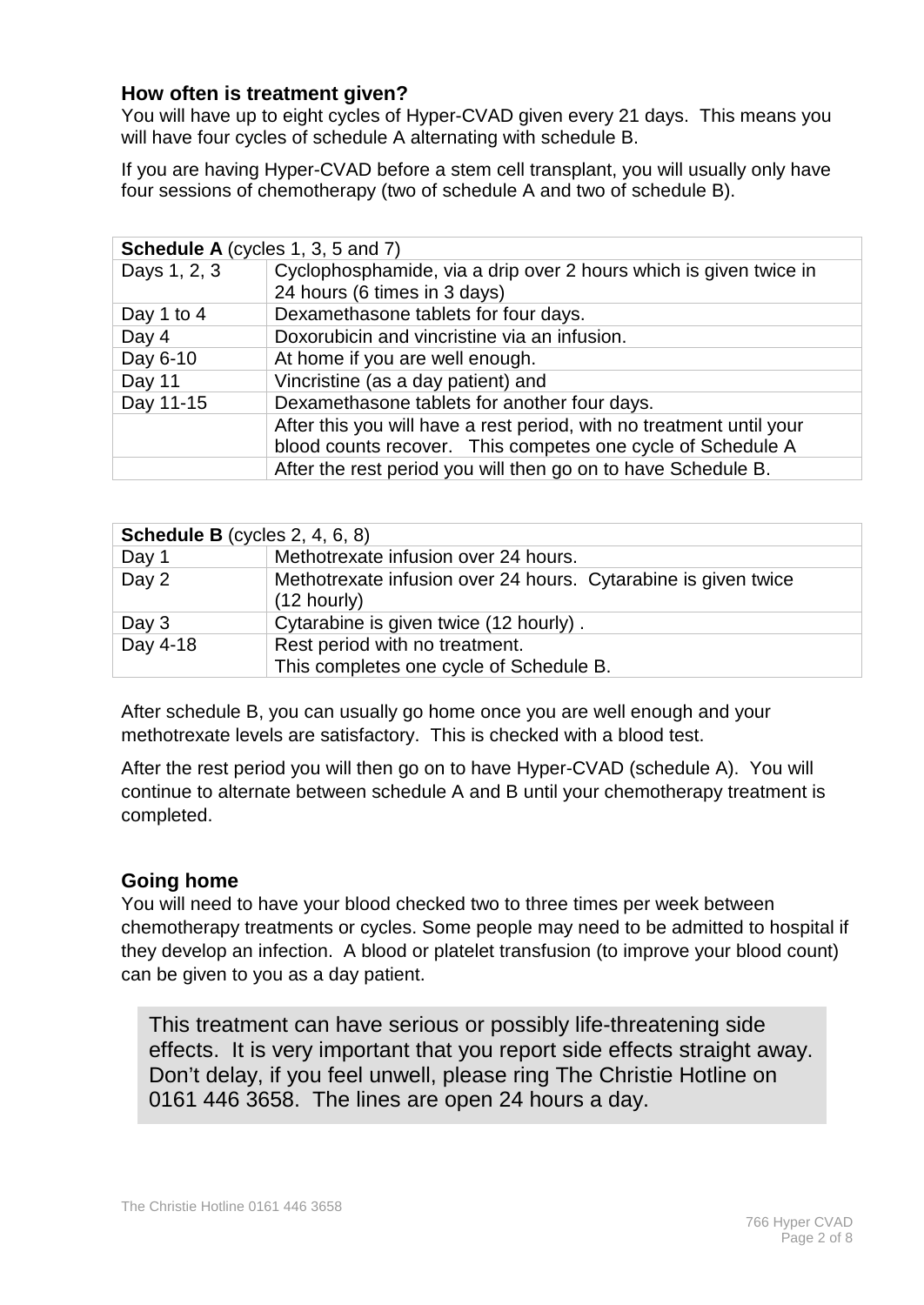#### **Increased risk of serious infection**

You are vulnerable to infection while you are having chemotherapy. Minor infections can become life-threatening in a matter of hours if left untreated. Symptoms of infection include fever, shivering, sweats, sore throat, diarrhoea, discomfort when you pass urine, cough or breathlessness. We recommend that you use a digital thermometer so you can check your temperature. You can buy one from your local chemist.

**If you feel unwell, you have symptoms of an infection or your temperature is 37.5ºC or above or below 36ºC contact The Christie Hotline straight away**.

# **Possible side effects**

Chemotherapy can cause many different side effects. Some are more likely to occur than others. Everyone is different and not everyone gets all the side effects. Most side effects are usually temporary, but in some rare cases they can be life-threatening. It is important to tell your hospital doctor or nurse about any side effects so they can be monitored and, where possible, treated.

#### **Common side effects (more than 1 in 10)**

#### • **Lowered resistance to infection**

This effect can begin about seven days after treatment has been given. Your resistance to infection usually reaches its lowest point 10 to 14 days after chemotherapy. Your blood cells will then increase steadily and will usually have returned to normal levels before your next cycle of chemotherapy is due.

You may be given antibiotics to take as a preventative measure and you will need to have antibiotics if you develop a temperature.

You will have a blood test before having more chemotherapy to make sure that your number of white blood cells has returned to normal. Occasionally it may be necessary to delay treatment if your number of blood cells (blood count) is still low.

You may be given injections of a drug called G-CSF (granulocyte-colony stimulating factor), which is a protein that can help to boost the number of white blood cells that your bone marrow produces. It is given as an injection under the skin (subcutaneously).

#### • **Bruising or bleeding**

This treatment can reduce the production of platelets which help the blood clot. Let your doctor know if you have any unexplained bruising or bleeding, such as nosebleeds, bloodspots or rashes on the skin, and bleeding gums. You may need a platelet transfusion.

#### • **Anaemia (low number of red blood cells)**

While having this treatment you may become anaemic. This may make you feel tired and breathless. Let your doctor or nurse know if these symptoms are a problem. You may need a blood transfusion.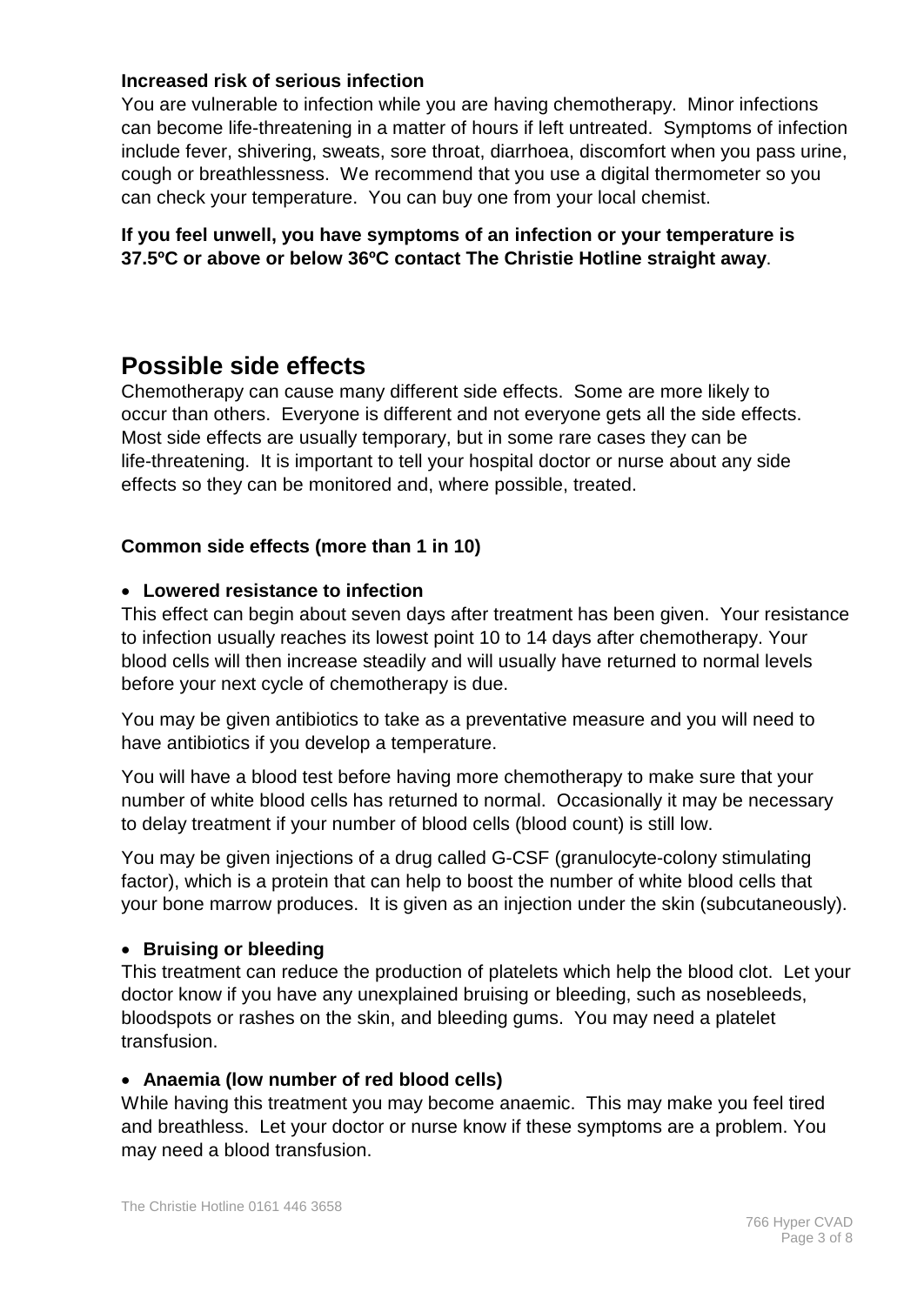#### • **Nausea and vomiting (sickness)**

The severity of this varies from person to person. Anti-sickness medication may be given along with your chemotherapy to prevent this. You may also be given antisickness tablets to take at home. If you continue to feel or be sick let your doctor or nurse know because your anti-sickness medication may need to be changed or increased.

#### • **Lethargy**

Some chemotherapy may make you feel tired and lacking in energy. It can be frustrating when you feel unable to cope with routine tasks. If you do feel tired, take rest and get help with household chores. If necessary, take time off work. Gentle exercise such as walking can be beneficial.

#### • **Hair loss**

Hair loss is usually total. The hair falls out gradually 10 to 14 days following your first course of treatment. The time scale varies from person to person. Please remember that this is a temporary side effect and your hair will grow back when your treatment is completed. If you would like an appointment with the wig service, this can be arranged for you. Ask the staff for a copy of the 'Wig Fitting Service at the Christie'.

#### • **Diarrhoea**

### $\overline{\mathcal{P}}$  If you develop severe diarrhoea it is important to contact this hospital straight **away as this may be a sign of a serious infection. Don't delay!**

#### • **Constipation and abdominal cramps**

Vincristine can cause severe constipation. It is important that this is treated early if this occurs. Try to drink plenty of fluids and eat foods high in fibre. Tell your doctor who may prescribe a suitable laxative. Ask the staff for a copy of 'Eating: Help Yourself' which has useful ideas about diet when you are having treatment.

#### • **Steroid side effects**

Your **dexamethasone tablets** should be taken with food as they may cause indigestion. They may also increase your appetite. It is better to take them earlier in the day, for example, with breakfast and lunch, since they can make you feel more alert and prevent sleep.

These dexamethasone tablets can alter your mood causing you to feel low, irritable or agitated. Please tell the doctor at your next clinic visit if this is a problem. Dexamethasone can cause your blood sugar to rise. If you are diabetic then you may need to increase the dose of any diabetic medication you take (insulin or tablets). You should discuss this with your doctor before starting the chemotherapy. Dexamethasone can also induce diabetes in people not known to have this disease. This is normally reversible although you may need to take some diabetic medication while you are having chemotherapy.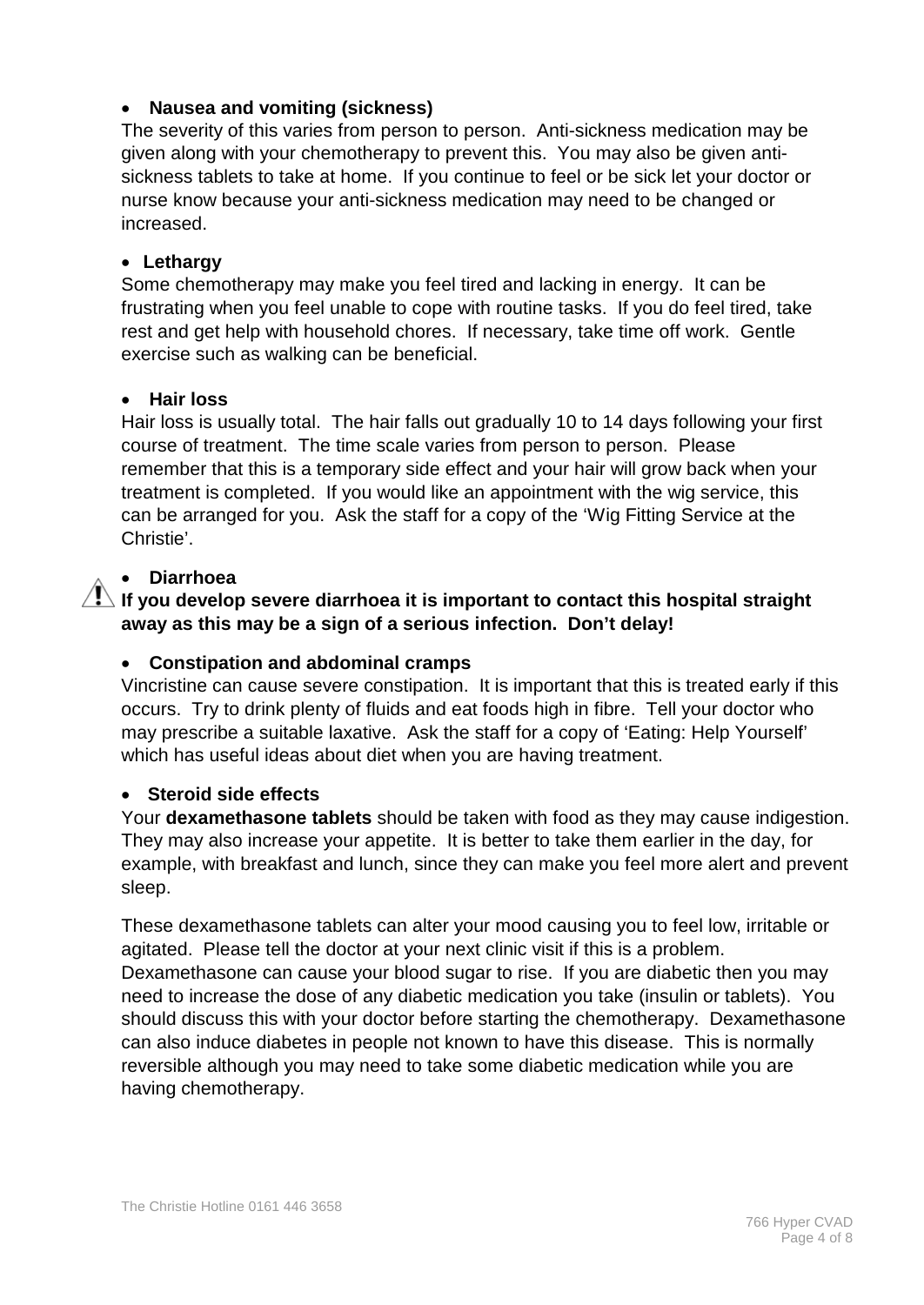#### **Uncommon side effects (less than 1 in 10)**

#### • **Sore mouth and ulcers**

Your mouth may become sore or dry, or you may notice small mouth ulcers during this treatment. Drinking plenty of fluids and cleaning your teeth regularly and gently with a soft toothbrush can help to reduce the risk of this happening. We can prescribe a mouthwash for you to use during treatment. You can dilute this with water if your mouth is sore. Ask your doctor or nurse for further advice. There is also general mouth care information in the chemotherapy booklet. If you continue to have a sore mouth, please contact The Christie Hotline.

#### • **Strange taste**

Occasionally during treatment you may experience a strange taste, sometimes described as metallic or bitter. A strongly flavoured sweet or mint will help to disguise this.

#### • **Raised levels of uric acid in the blood**

Cytarabine can affect the levels of uric acid in the blood. To stop this happening, we may give you a drug called allopurinol. It may also help to drink plenty of fluids. While you are taking cytarabine, we may check your uric acid levels using blood tests.

#### • **Irritation of the bladder**

Cyclophosphamide may irritate your bladder. It is important to drink as much fluid as you can (up to two litres a day) on the days you have the cyclophosphamide to help prevent this. Tell your doctor if you have any discomfort when you pass urine. Doxorubicin because of its red colour, may discolour your urine red or pink for up to 24 hours following treatment. This is perfectly normal and nothing to worry about.

#### • **Sore eyes**

You may get a **dry, gritty feeling** in your eyes following treatment. If this happens, using Hypromellose eye-drops will help to ease the discomfort. If the problem persists contact this hospital. Your eyes may also **water**. This will improve in time and needs no specific treatment.

#### • **Flu-like symptoms**

Some chemotherapy may cause flu-like symptoms such as fever, aches and pains and shivering about 3 to 5 hours after it is given. These symptoms are temporary and should go within 12 to 24 hours. Paracetamol will help. If your symptoms are particularly severe, tell your doctor on your next visit.

#### **Rare side effects (less than 1 in 100)**

• **Extravasation** is when chemotherapy leaks outside the vein. If you develop redness, soreness or pain at the injection site **at any time** please let us know straightaway.

#### • **Tingling & numbness in the fingers or toes**

This is only usually mild and temporary but may last for some time or become permanent. Please report these symptoms to your doctor on your next hospital visit as your chemotherapy dose may need to be adjusted.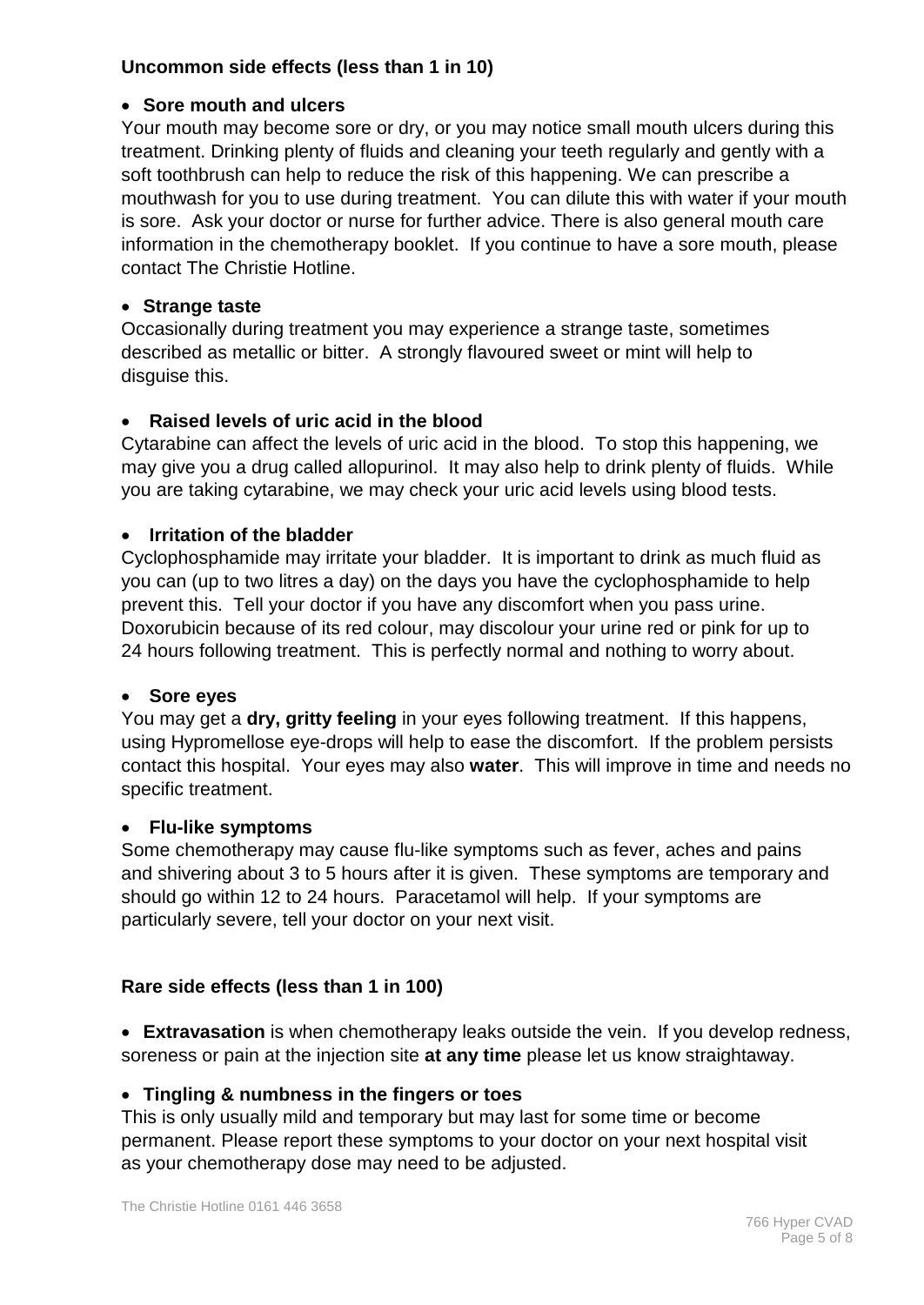#### • **Skin colouring**

Sometimes as a result of the chemotherapy, your skin may appear darker in colour or lightly tanned, especially around the joints. This is known as hyperpigmentation. The skin will return to normal when the treatment is finished. Asian and African-Caribbean people may develop noticeable light patches on their skin

#### • **Sensitivity to the sun**

Some chemotherapy can make your skin more sensitive to the sun than usual. Sit in the shade, avoid too much sun and use a sunblock cream.

#### • **Sore hands and feet**

**PPE (palmar-plantar erythema** The skin on your hands and feet may become very dry, red and sore with some cracking. Tell your doctor. Cream and tablets can be given which can help. Your chemotherapy dose may need to change. Try to keep your hands and feet cool and if possible, uncovered.

• Cytarabine in very high doses can cause some damage to **the nerves inside and outside the brain.** This may cause a symptoms including seizures (fits) and mood changes.

• **Kidney function:** Methotrexate can affect your kidney function. To prevent this from happening, an alkaline medication called sodium bicarbonate is given as a drip or as tablets. Your kidney function will be closely monitored during and after your treatment.

• Some of the drugs may cause changes in the way that your **liver** works, though it will return to normal when the treatment is finished. These changes are unlikely to cause you any harm but your doctor will monitor them carefully. Samples of your blood will be taken regularly to check your liver is working properly.

• **Weakness of the heart:** Doxorubicin can affect your heart, weakening the heart muscle. This is uncommon and is associated with increasing the dose of the treatment. Your treatment will not exceed the maximum dose. If there is any concern about your heart, a scan of the heart will be done before the start of your treatment.

**I** • **Chest pain and palpitations.** Doxorubicin can affect the heart muscle. **Go straight to A&E if you have chest pain during or in between treatments.**

#### **Serious and potentially life threatening side effects**

In a small proportion of patients chemotherapy can result in very severe side effects which may rarely result in death. The team caring for you will discuss the risk of these side effects with you.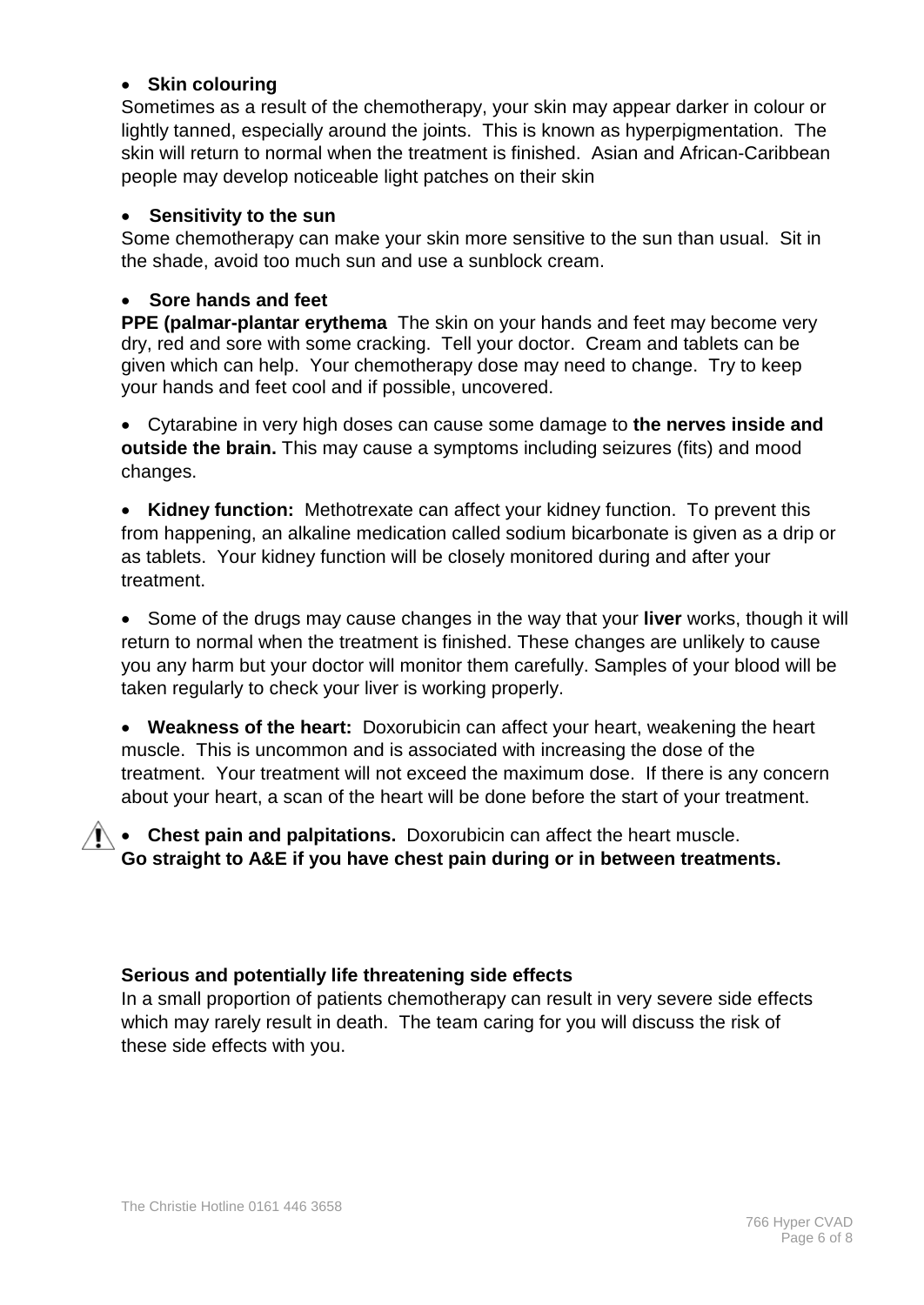**Methotrexate rescue:** Before you are given methotrexate, we will test your urine to make sure that it is not acidic. This is to make sure that your body can remove the residues of the chemotherapy through the urine. We will continue to test your urine throughout the treatment and give you medication to prevent your urine from becoming acidic.

After your chemotherapy, we will routinely test your blood to see how much methotrexate is left in your blood. We will give you a medication called folinic acid as an injection or a tablet to help your body recover. This is called the folinic acid rescue. The dose of Folinic acid and the length of the time you need to have this depends on the results of your blood test.

**Medicines to be avoided on this regimen**: Do not take any medicines that contain aspirin, ibuprofen or co-trimoxazole. Be careful! Some cold remedies and painkillers contain aspirin and ibuprofen. Check with your pharmacist and tell them you are having treatment with methotrexate. Please ask your doctor at the Christie for advice about any other medication you are taking, including non-prescribed medicines, complementary therapies and herbal medicines.

# **Sex, contraception & fertility**

**Protecting your partner and contraception:** We recommend that you or your partner use a condom during sexual intercourse while you are having the course of chemotherapy. Chemotherapy is dangerous to unborn babies and this will also protect you and your partner from any chemotherapy drugs that may be present in semen and in the vagina. If you suspect that you may be pregnant please tell your doctor immediately.

**Fertility:** This chemotherapy may affect your ability to have children. Your doctor or nurse should have discussed this with you. If not, please ask them before you start treatment.

# **Late side effects**

Some side effects may become evident only after a number of years. In reaching any decision with you about treatment, the potential benefit you receive from treatment will be weighed against the risks of serious long term side effects to the heart, lungs, kidneys and bone marrow. With some drugs there is also a small but definite risk of developing another cancer. If any of these problems specifically applies to you, the doctor will discuss these with you and note this on your consent form.